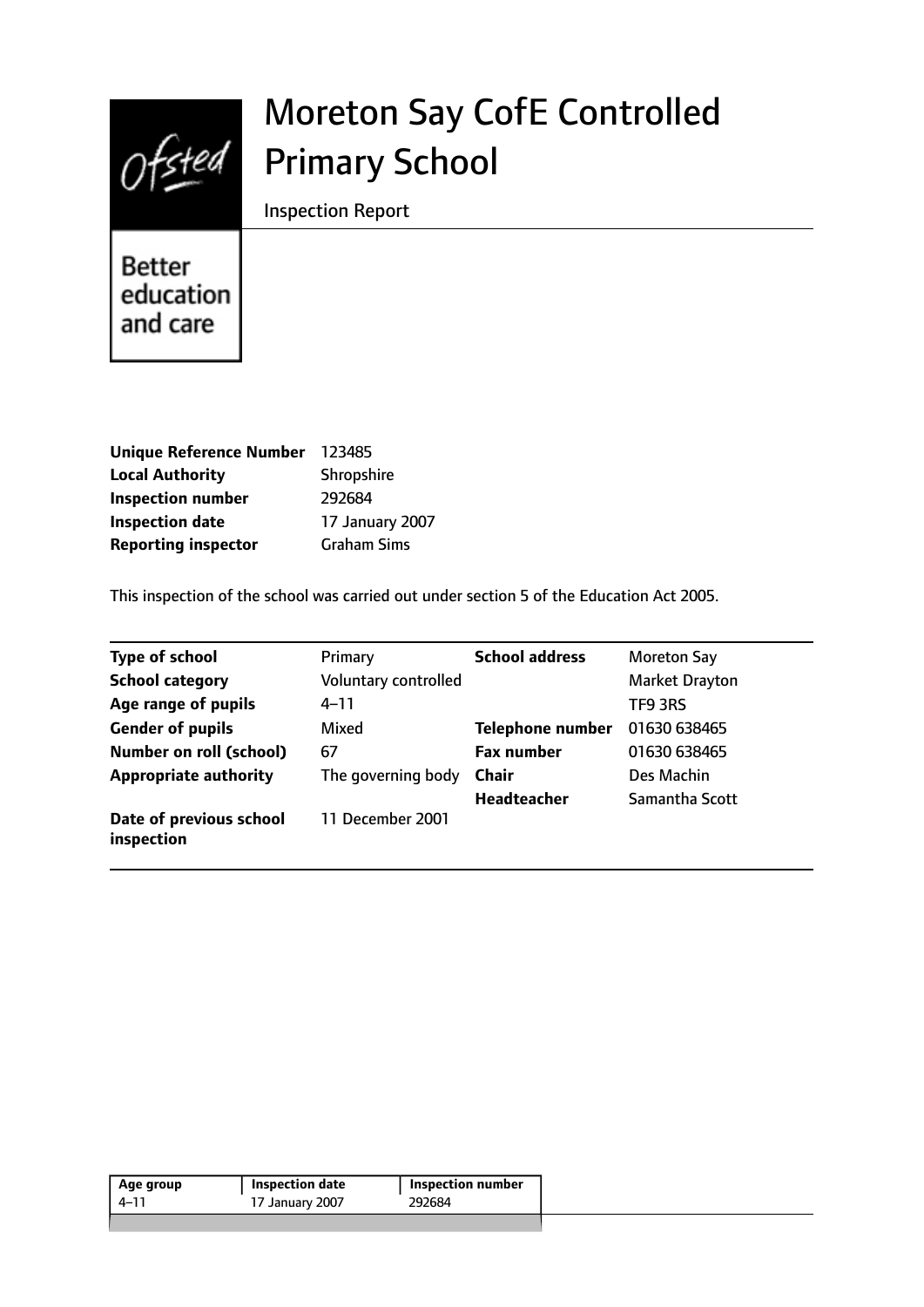© Crown copyright 2007

Website: www.ofsted.gov.uk

This document may be reproduced in whole or in part for non-commercial educational purposes, provided that the information quoted is reproduced without adaptation and the source and date of publication are stated.

Further copies of this report are obtainable from the school. Under the Education Act 2005, the school must provide a copy of this report free of charge to certain categories of people. A charge not exceeding the full cost of reproduction may be made for any other copies supplied.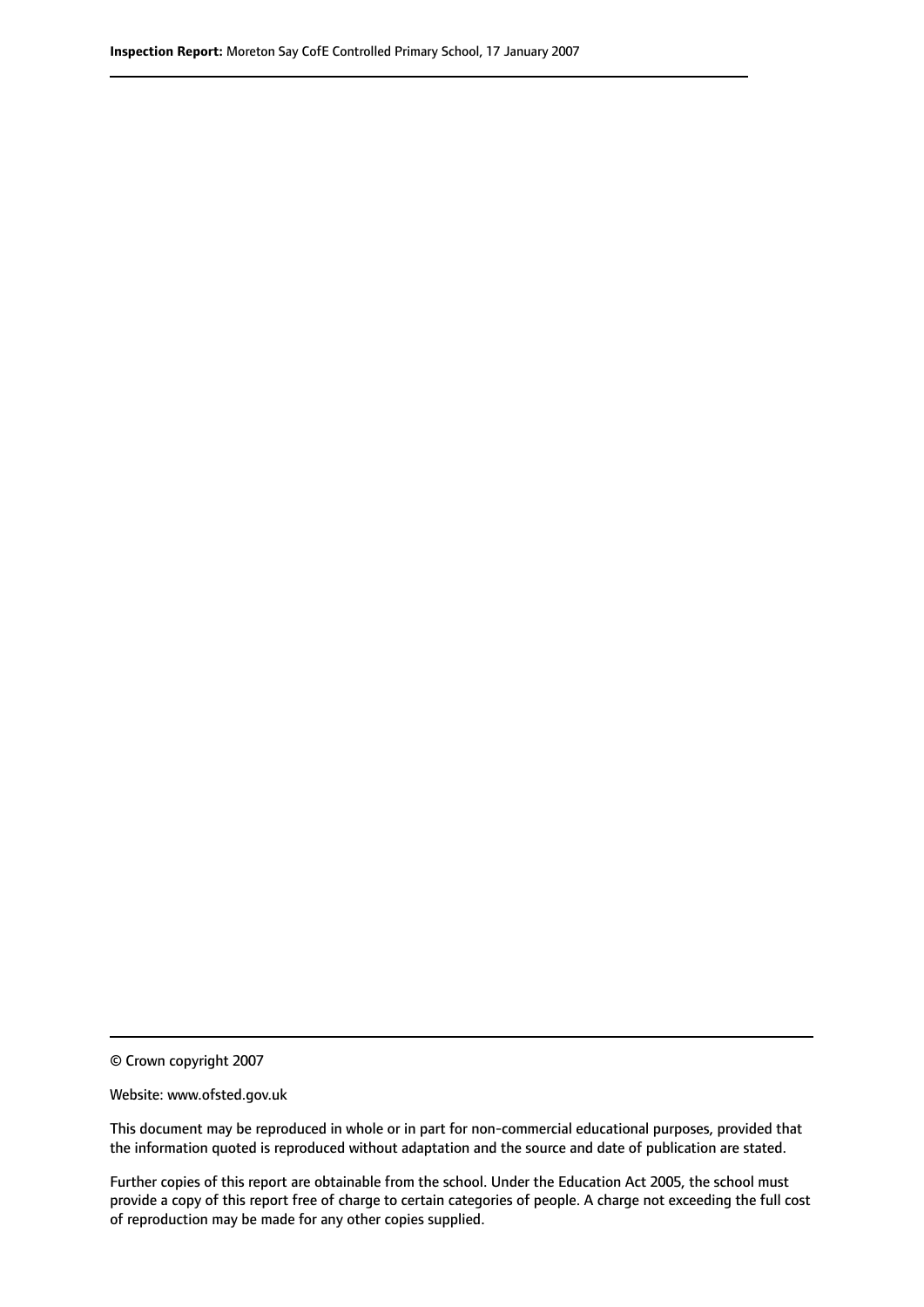# **Introduction**

The inspection was carried out by two Additional Inspectors.

# **Description of the school**

Moreton Say Church of England Primary School is a small village school, which serves a scattered rural community to the west of Market Drayton. Its pupils are almost all of White British heritage and come from a wide range of socio-economic backgrounds. An above-average proportion of pupils join the school part-way through their primary education. All pupils are taught in mixed-age classes. Since the previous inspection, the number of pupils on roll has doubled, two new extensions have been added to the school building, and a new headteacher was appointed two and a half years ago.

### **Key for inspection grades**

| Grade 1 | Outstanding  |
|---------|--------------|
| Grade 2 | Good         |
| Grade 3 | Satisfactory |
| Grade 4 | Inadequate   |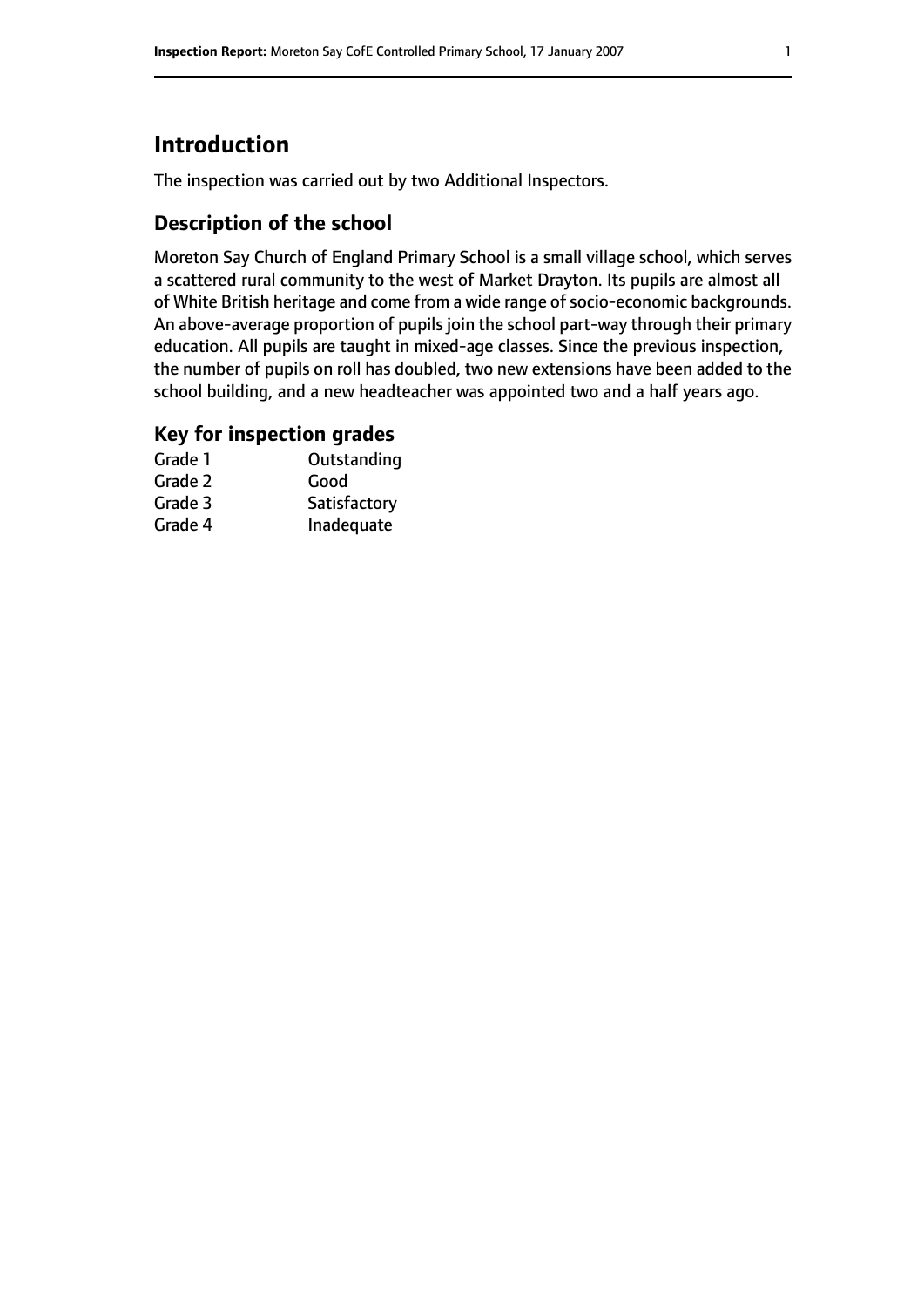## **Overall effectiveness of the school**

#### **Grade: 2**

'Confident, happy children … approachable, caring staff … great progress in learning  $\ldots$  a lovely atmosphere  $\ldots$  really improved sports provision'  $-$  these are some of the comments which are representative of the overwhelmingly positive views of parents about their school and which were aptly summed up by one parent in four words: 'A great little school.' Moreton Say Primary School is indeed a good school. Rising standards and growth in numbers are testimony to the significant improvements which have taken place over the last two years as a result of good leadership and management.

The headteacher has provided particularly good leadership which has enthused the staff and built a strong sense of teamwork. The staff have contributed hard work and commitment. They are becoming much more effective as subject leaders and are keen to take on new initiatives. Governors are supportive and have ensured funding for these initiatives, whilst at the same time improving the school's facilities and resources.

Over the last two years, standards have improved significantly throughout the school. Children make a good start to their education in the Reception year, particularly in their language and personal development. Pupils achieve well in every year group, which has not always been the case in the past, and standards are now above average at the end of Years 2 and 6. Key to this progress has been the implementation of a thorough tracking system which enables staff to know how much progress each individual pupil is making. Support is provided for any pupil who is not making sufficient progress, and teachers' planning is adapted to meet pupils' needs. Good teaching and a good curriculum are also crucial elements fuelling the good progress.

Pupils are also making good progress in their personal development because of the good care, guidance and support provided by the staff. The great majority of pupils are polite, well-behaved, thoughtful individuals who show a good awareness of others and a willingness to contribute. The school is preparing them well for their future. Pupils acquire good literacy and numeracy skills, and their information and communication technology skills have developed rapidly since the acquisition of new laptop computers. They work well together and clearly enjoy coming to school. Involvement in initiatives to develop pupils' awareness of health and safety has been very effective and has also provided opportunities for pupils to make a positive contribution to the school's development.

So, how could the school improve further? In order for pupils to reach even higher standards, they need to develop a greater awareness of how they can improve their work and to be given time to make these improvements.

When asked to do things, pupils respond positively and undertake responsibilities willingly, but they still depend on the guidance and support of adults rather than exercising their own initiative or using their own independent learning skills. The school has been moving in the right direction, but now needs to embed the initiatives which have been introduced over the last two years, such as the new assessment and target-setting procedures and the development of teachers' skills as subject leaders, in order to consolidate their impact on pupils' achievement.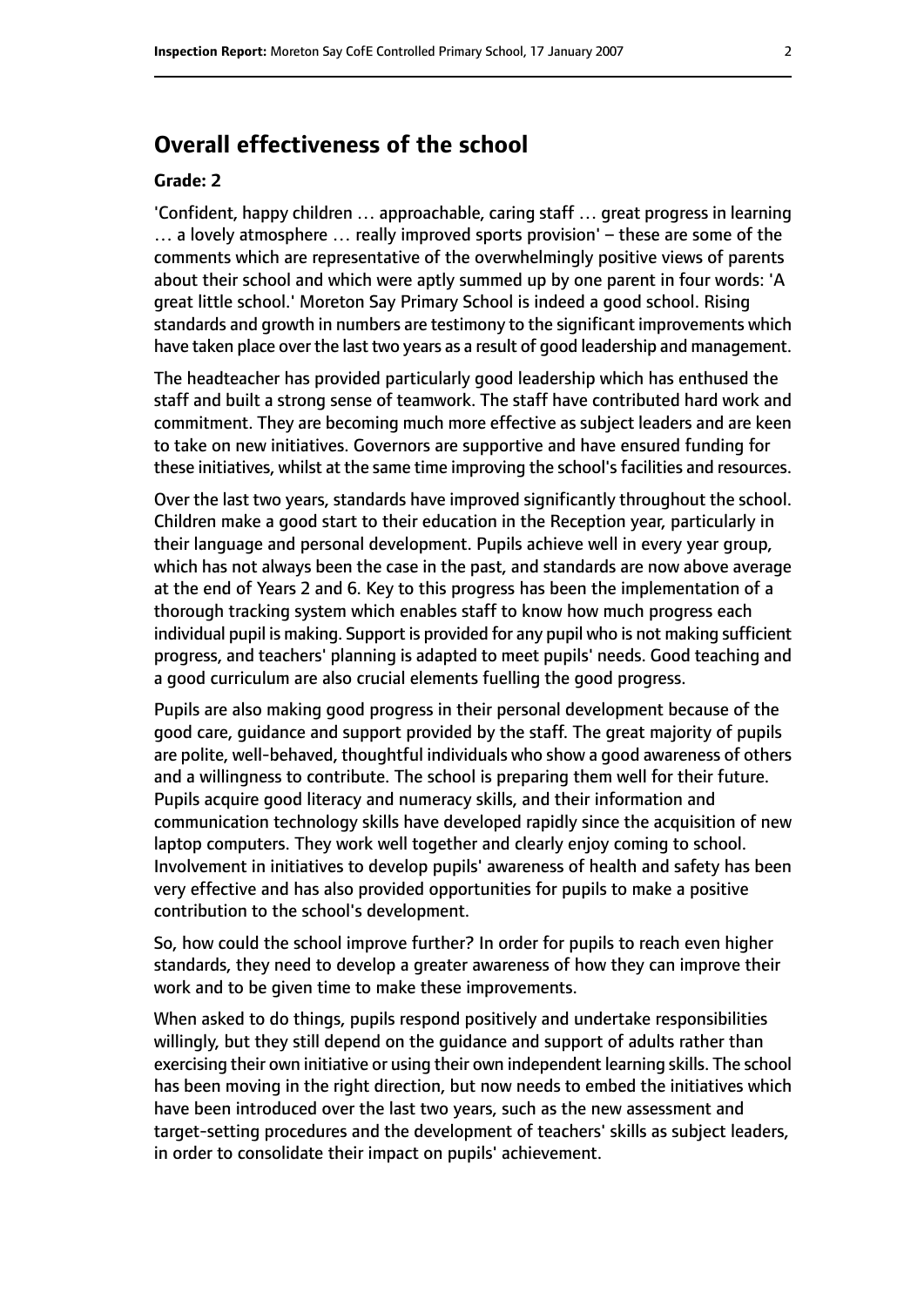#### **What the school should do to improve further**

- Ensure that pupils receive clear guidance on how they can improve their work and that they are given sufficient time to reflect on what they have done, make improvements and learn from their mistakes.
- Provide more opportunities for and encourage pupils to use their initiative and develop their independent learning skills.

## **Achievement and standards**

#### **Grade: 2**

Children enter the school with a wide but broadly average range of skills. Some are well advanced, although many display weaknesses in communication, language and literacy and in their personal, social and emotional development. Children make good progress, particularly in these two areas, to reach expected standards in all areas of learning by the end of their Reception year. By the end of Year 2, standards are above average in reading and mathematics and well above average in writing. By the end of Year 6, standards are above average in English, mathematics and science. This represents good progress for the older pupils, who had marked time after their national tests in Year 2 because of previous, but now rectified, weaknesses in teaching. Although the school's results fluctuate because of the small number of pupils in each year group, the overall picture is one of significant improvement in all subjects since the previous inspection. Pupils of all abilities are achieving well and a significant proportion in almost every year group are working above the level expected for their age.

# **Personal development and well-being**

#### **Grade: 2**

Pupils' spiritual, moral, social and cultural development is good. Pupils have a well-developed sense of right and wrong and are particularly disapproving of the occasional poor behaviour of a few individuals which is such a contrast to the good behaviour of the majority. The school is a friendly, happy community, where pupils feel safe and care for and respect others. The level of attendance is above average. Pupils enjoy taking part in lessons and in extra-curricular activities, particularly those which involve sport. They also enjoy the newly established house system, which provides a means for them to contribute their views about the school. Pupils played a crucial part in putting together a bid for funds to improve the school's playground and outdoor facilities, demonstrating initiative, independence and a willingness to contribute their ideas. However, these skills are under-utilised elsewhere and remain an area for development.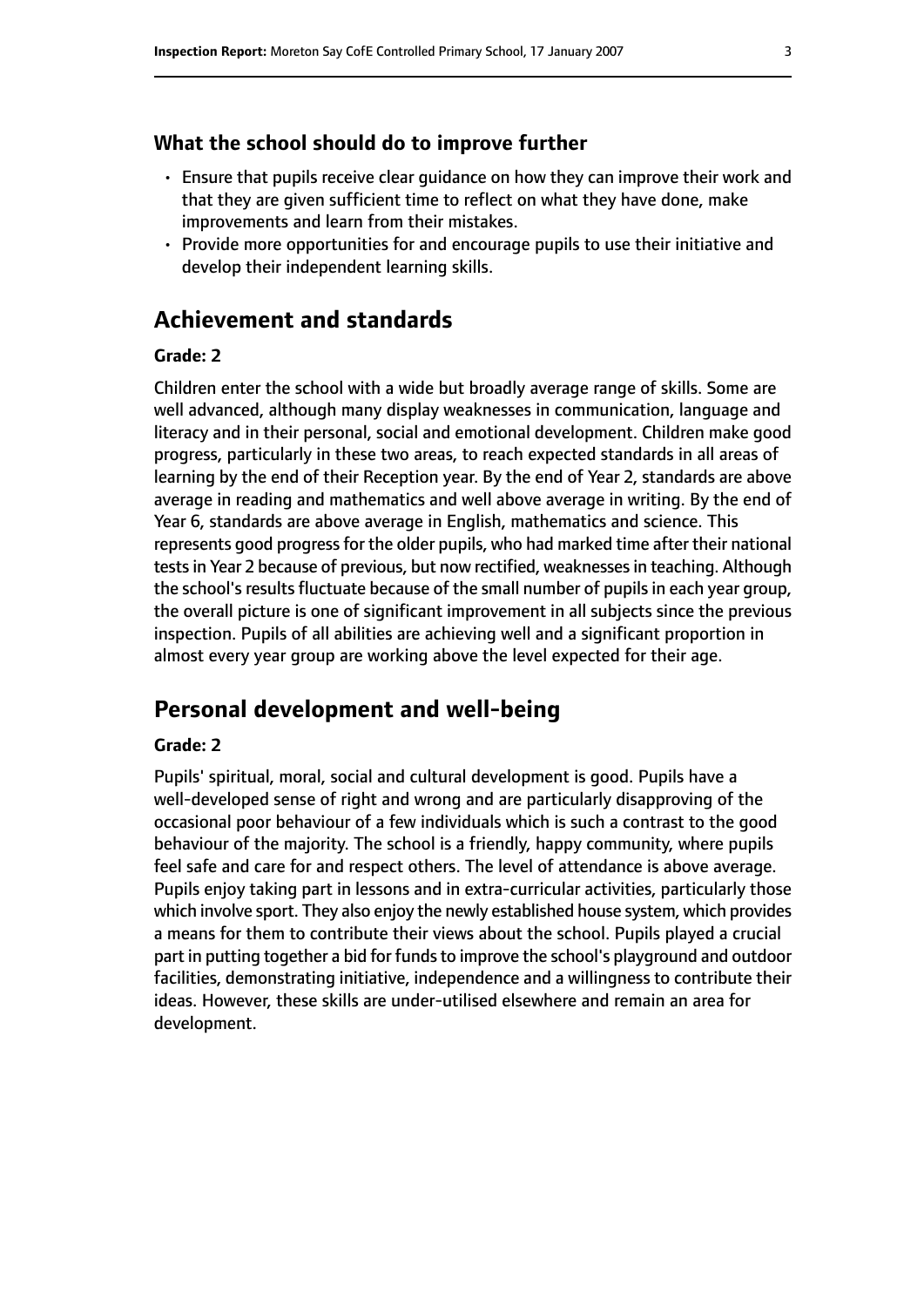# **Quality of provision**

#### **Teaching and learning**

#### **Grade: 2**

The development of good assessment and tracking procedures has had a significant impact on the quality of teaching and learning, as teachers now have a much clearer understanding of what pupils know and what they need to learn. As a result, teachers cater well for the wide range of age and ability in each class. They relate well to the pupils, using a good variety of teaching methods that make learning enjoyable and thereby motivating the pupils to work hard. When necessary, additional support is provided for individuals or small groups of pupils, and this intervention has contributed to the rise in standards. Effective teaching assistants undertake a wide variety of support tasks which contribute to pupils' progress. The school's monitoring shows that there is some teaching which is still only satisfactory, but any weaknesses are rapidly disappearing as the school embeds its initiatives to improve the teaching of writing, number and investigative science in particular.

#### **Curriculum and other activities**

#### **Grade: 2**

Provision for the school's youngest children is good, and is much more in tune with their needs and accepted good practice than at the time of the previous inspection. The statutory National Curriculum is enriched through the teaching of a modern foreign language in Years 4 to 6 and a wide range of extra-curricular activities, including much-improved provision for sports and a biennial residential visit for older pupils. Provision for pupils' personal, social and health education and the development of their understanding of healthy lifestyles and safe practices have improved significantly in recent years and are now good. Collaborative planning with staff from other small schools in the locality provides additional expertise which complements existing strengths in physical education and music. Whilst staff provide many opportunities for pupils to write, they do not always make the best of these opportunities to develop pupils' writing skills. More opportunities could be provided within the curriculum for pupils to use their own initiative and develop their independent learning skills.

#### **Care, guidance and support**

#### **Grade: 2**

The school's health and safety arrangements have improved significantly since the previous inspection and all of the necessary procedures to ensure that pupils are protected are in place. The school provides good support for vulnerable pupils and those with learning difficulties or disabilities. Staff know the pupils well and are seen to be very caring by both parents and pupils. Good transition arrangements help children settle well when they join the school, and prepare them well for moving to secondary school. Academic quidance has improved considerably and staff have a good awareness of how well pupils are doing. Teachers mark pupils' work carefully, but do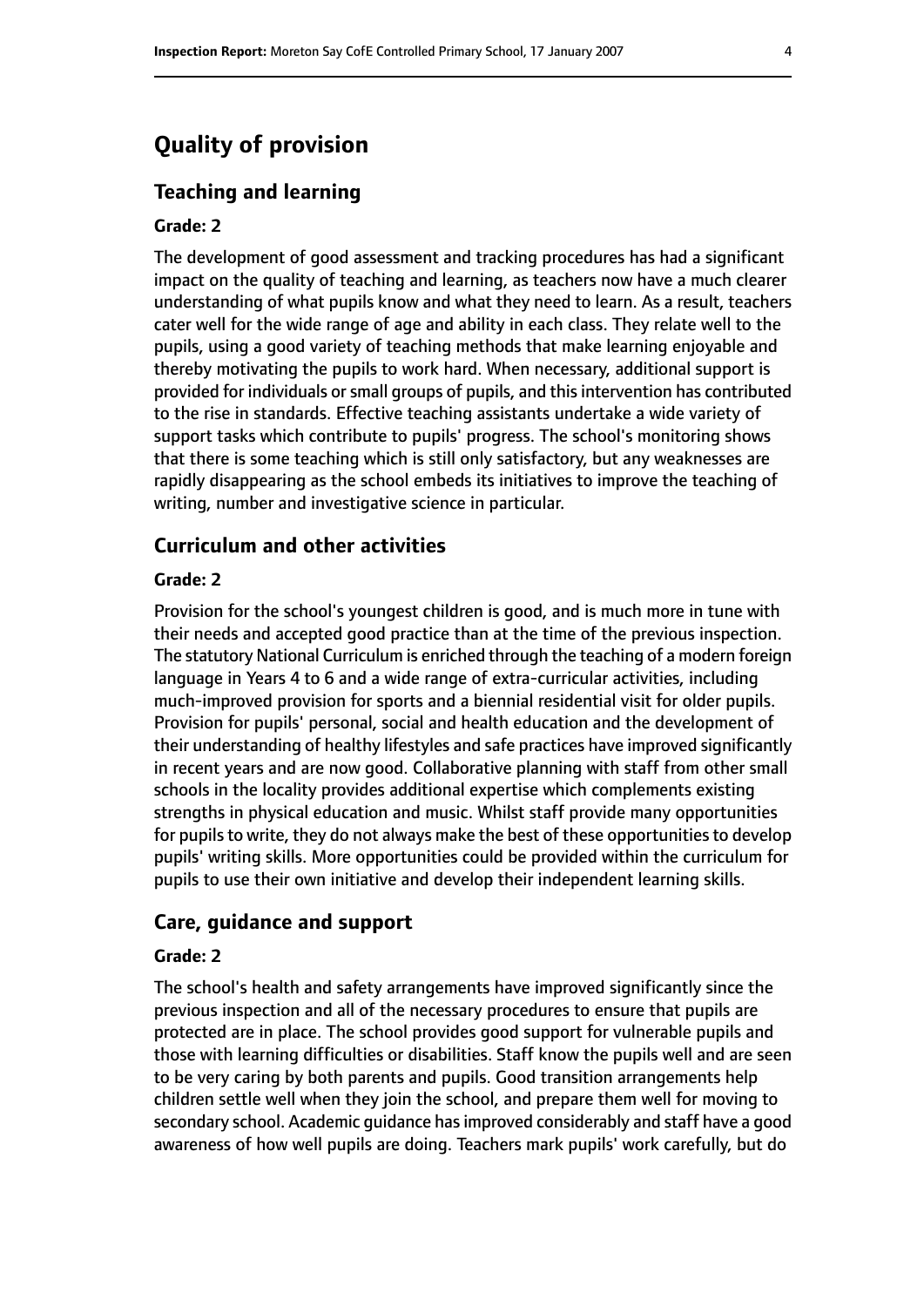not always give pupils enough guidance on how they could improve their work or sufficient time to review what they have done and to make improvements.

## **Leadership and management**

#### **Grade: 2**

The headteacher's perceptive analysis of the school's strengths and weaknesses and her very good leadership have been the catalyst for the recent improvements, underpinned by good monitoring and evaluation procedures. A focus on the development of writing skills has seen a dramatic rise in standards at the end of Year 2, as well as improvements in Years 3 to 6. Similar improvements have occurred in science because of a focus on developing pupils' investigative skills. Staff feel that their work is valued and have enjoyed being given greater responsibility as subject leaders. Their skills as leaders are developing well as a result of training and opportunity to work alongside other professionals. The views and opinions of pupils and parents are now taken into account when planning school developments. Since the previous inspection, a new classroom extension and the more recent addition of an office and more secure entrance to the school have improved the learning environment. Governance has also improved and is now good. Although more time is needed to allow all of the recent initiatives to become fully embedded in practice, the last two years have shown that the school has good capacity for further improvement.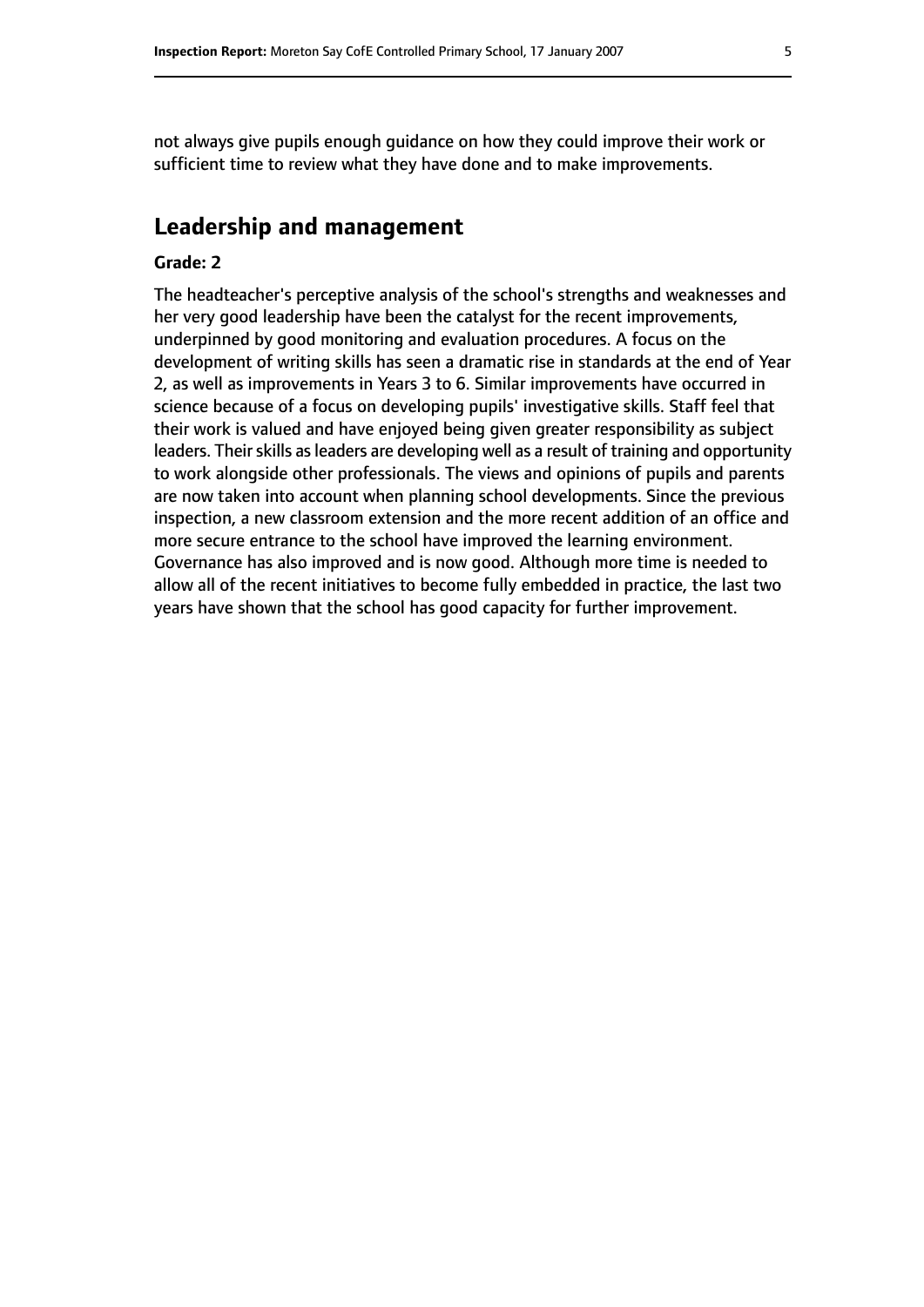**Any complaints about the inspection or the report should be made following the procedures set out inthe guidance 'Complaints about school inspection', whichis available from Ofsted's website: www.ofsted.gov.uk.**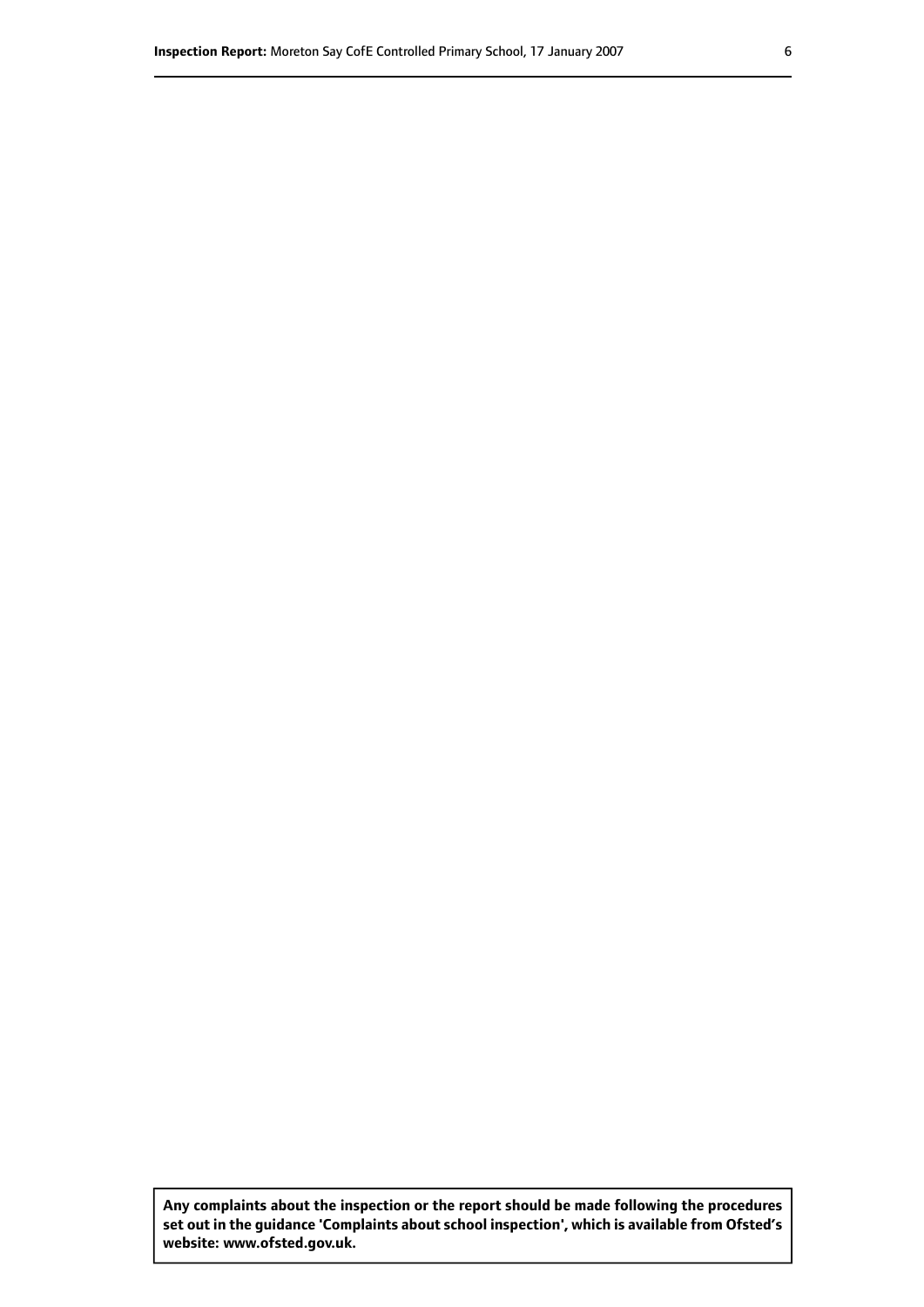# **Inspection judgements**

| Key to judgements: grade 1 is outstanding, grade 2 good, grade 3 satisfactory, and grade 4 | <b>School</b>  |
|--------------------------------------------------------------------------------------------|----------------|
| inadeauate                                                                                 | <b>Overall</b> |

# **Overall effectiveness**

| How effective, efficient and inclusive is the provision of education, integrated<br>care and any extended services in meeting the needs of learners? |     |
|------------------------------------------------------------------------------------------------------------------------------------------------------|-----|
| How well does the school work in partnership with others to promote learners'<br>well-being?                                                         |     |
| The quality and standards in the Foundation Stage                                                                                                    |     |
| The effectiveness of the school's self-evaluation                                                                                                    |     |
| The capacity to make any necessary improvements                                                                                                      |     |
| Effective steps have been taken to promote improvement since the last<br>inspection                                                                  | Yes |

# **Achievement and standards**

| How well do learners achieve?                                                                               |  |
|-------------------------------------------------------------------------------------------------------------|--|
| The standards <sup>1</sup> reached by learners                                                              |  |
| How well learners make progress, taking account of any significant variations between<br>groups of learners |  |
| How well learners with learning difficulties and disabilities make progress                                 |  |

# **Personal development and well-being**

| How good is the overall personal development and well-being of the<br>learners?                                  |  |
|------------------------------------------------------------------------------------------------------------------|--|
| The extent of learners' spiritual, moral, social and cultural development                                        |  |
| The behaviour of learners                                                                                        |  |
| The attendance of learners                                                                                       |  |
| How well learners enjoy their education                                                                          |  |
| The extent to which learners adopt safe practices                                                                |  |
| The extent to which learners adopt healthy lifestyles                                                            |  |
| The extent to which learners make a positive contribution to the community                                       |  |
| How well learners develop workplace and other skills that will contribute to<br>their future economic well-being |  |

# **The quality of provision**

| How effective are teaching and learning in meeting the full range of the<br>  learners' needs?                      |  |
|---------------------------------------------------------------------------------------------------------------------|--|
| $\mid$ How well do the curriculum and other activities meet the range of needs<br>$\mid$ and interests of learners? |  |
| How well are learners cared for, guided and supported?                                                              |  |

 $^1$  Grade 1 - Exceptionally and consistently high; Grade 2 - Generally above average with none significantly below average; Grade 3 - Broadly average to below average; Grade 4 - Exceptionally low.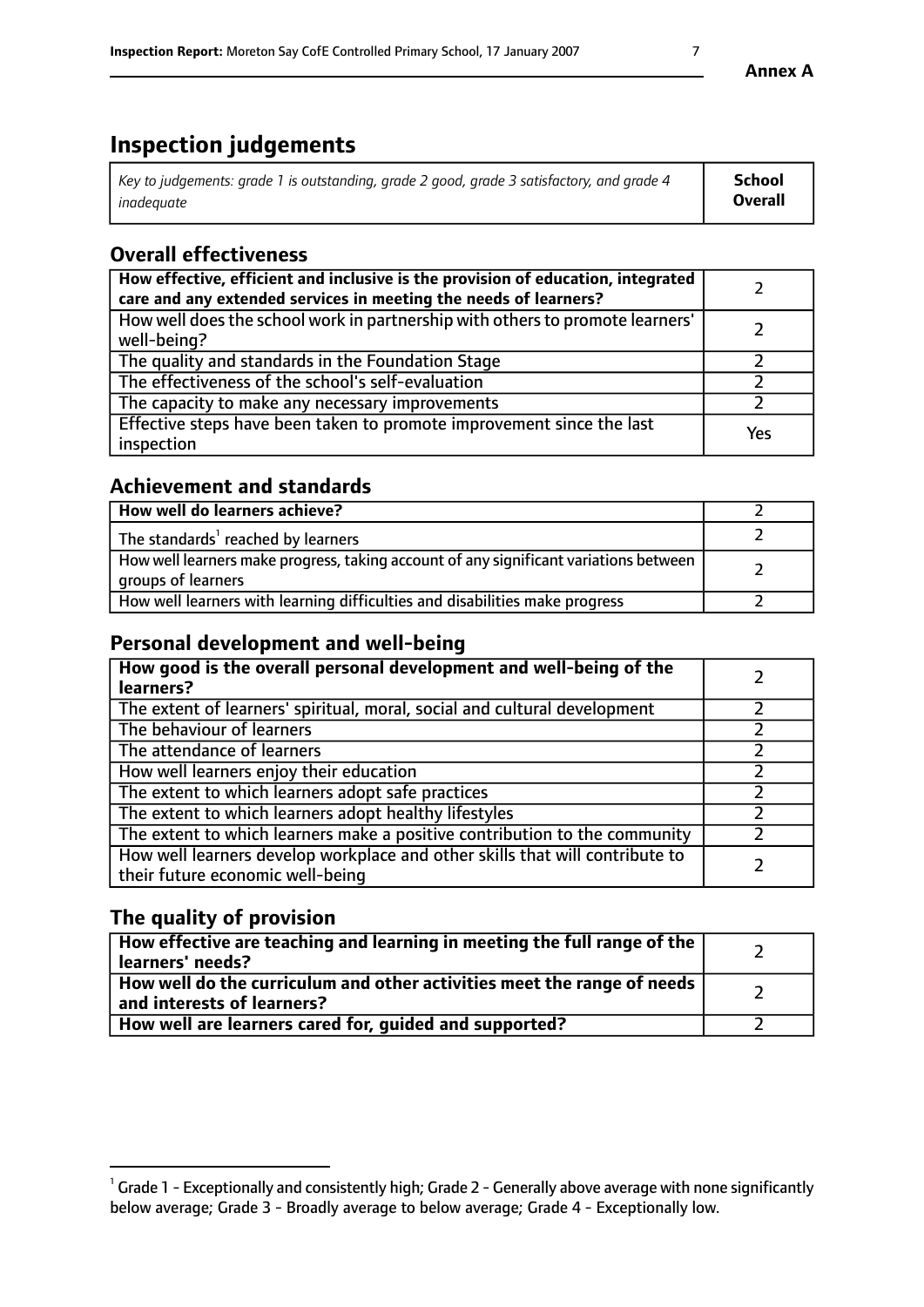# **Leadership and management**

| How effective are leadership and management in raising achievement<br>and supporting all learners?                                              |               |
|-------------------------------------------------------------------------------------------------------------------------------------------------|---------------|
| How effectively leaders and managers at all levels set clear direction leading<br>to improvement and promote high quality of care and education |               |
| How effectively performance is monitored, evaluated and improved to meet<br>challenging targets                                                 |               |
| How well equality of opportunity is promoted and discrimination tackled so<br>that all learners achieve as well as they can                     |               |
| How effectively and efficiently resources, including staff, are deployed to<br>achieve value for money                                          | $\mathcal{P}$ |
| The extent to which governors and other supervisory boards discharge their<br>responsibilities                                                  |               |
| Do procedures for safeguarding learners meet current government<br>requirements?                                                                | Yes           |
| Does this school require special measures?                                                                                                      | <b>No</b>     |
| Does this school require a notice to improve?                                                                                                   | <b>No</b>     |